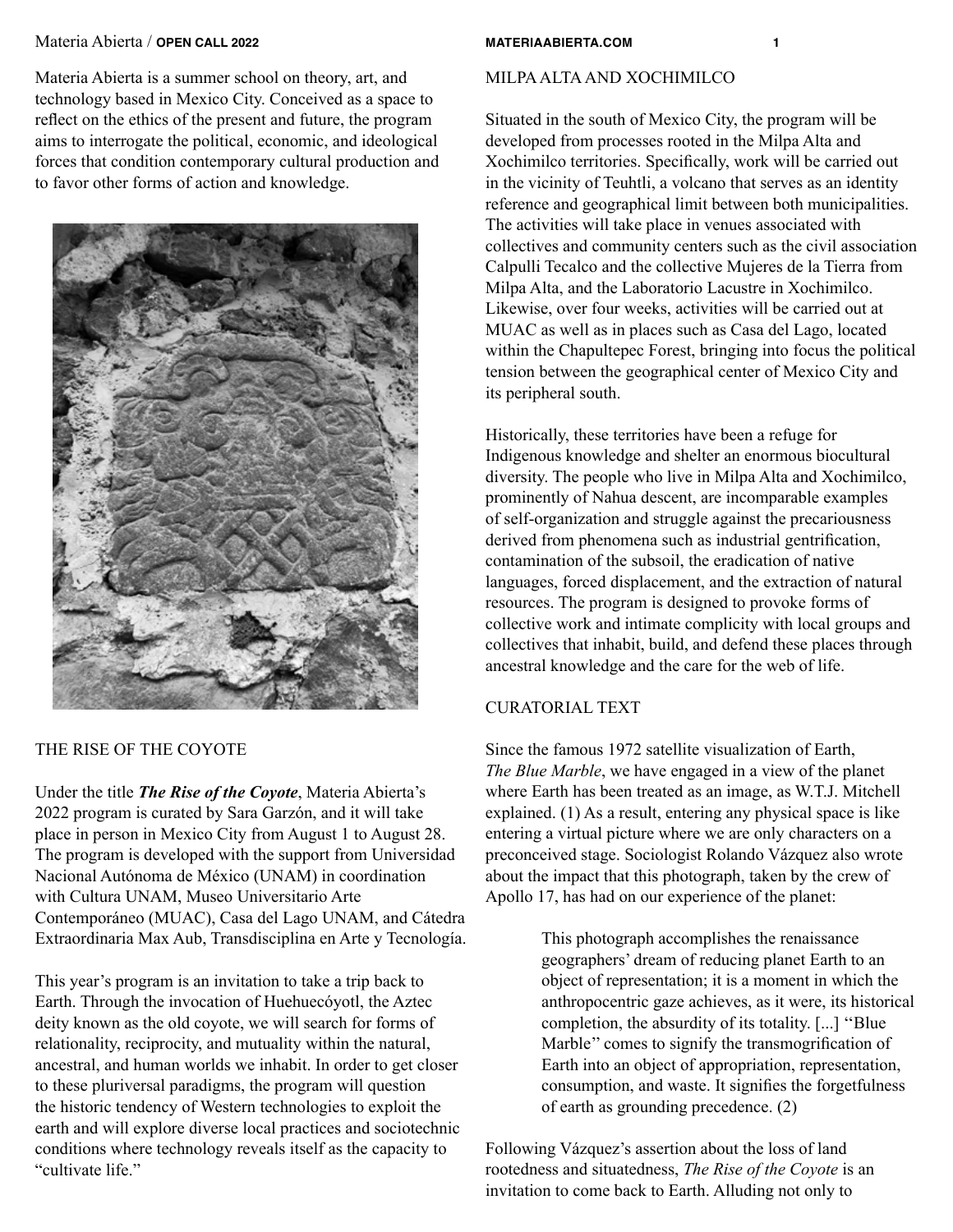a renewed perspective on the planet, but to a larger planetary consciousness, our return requires entering into entangled relationalities of mutuality and co-adaption both with the multiplicities of the soil as interdependent organism and with the communities, grassroots organizations, and bodies that carry out these relationships through quotidian acts of care.

Taking as a point of departure a critique of the self-proclaimed universality of Western technology, this program seeks other paradigms of technological knowing and doing. By contesting Western technoscientific declarations, our exploration will start from local approaches of Indigenous technologies and their sociotechnic expressions that hold a capacity to "cultivate life." (3) This planetary consciousness delineates narratives and experiences that resist extractivism and extinction, proposing renewed or repaired relationships for our communities and for our bodies. It enables, in short, the end of the one-world narrative encapsulated by the image of the Blue Marble, while simultaneously reorienting us toward frameworks for worlding the world. (4)

*The Rise of the Coyote* employs Nahua artist Fernando Palma Rodriguez's celestial and cyborg figure, the Aztec deity Huehuecoyotl, also known as the old coyote. Huehuecoyotl has the capacity to navigate a great number of varied and contradictory worlds and ecosystems. As a trickster of infinite interchangeability, this character stands in as a form of becoming our animal, plant, and sentient other, allowing us to access intersubjective relations within the multiple worlds that we inhabit.

This interspecies engagement will be established in collaboration with grassroots organizations in the outskirts of Mexico City. As a collaborative practice rooted in place, the program will depart from the slopes of the Teuhtli volcano, which is the geographical border between the municipalities of Milpa Alta and Xochimilco. We will commit to listen to local community members and social organizations that fight day to day for social justice, environmental equity, and land sovereignty. Assuming ourselves as cyborg coyotes, we will enter into entangled relationalities with the territory, its soil, and its community to learn from otherworldly visualities and sensibilities.

—Sara Garzón

(1) W.J.T. Mitchell, *What Do Pictures Want? Essays on the Lives and Loves of Images* (Chicago: University of Chicago Press, 2005).

(2) Rolando Vázquez, "Precedence, Earth and the Anthropocene: Decolonizing Design," *Design Philosophy Papers* 4, no. 44 (2017).

(3) Luis Razeto Milagro, "Presentación," en *Manos sabias para criar la vida – Tecnología Andina*, eds. Juan van Kessel y Horacio Larrain Barro (Quito: 49 Congreso de Americanistas, 1997), 6.

(4) John Law understands the one-world world as that which was allegedly composed of a single World and assumes to be "the" only world possible, subjecting all other worlds to either its own terms or considering them to be completely nonexistent. John Law, "What's Wrong with a One-World World?" *Distinkton: Scandinavian Journal of Social Theory* 16, no. 1 (2015): 126–39.

### PROGRAM

The program will research the relationships among several thematic axes: Indigenous robotics, plant intelligence, and notions of futurity endemic to the native peoples of the south of what is now the Valley of Mexico. Unlike Western technology, based on the principles of exploitation and domination, the approaches to technology that we will seek to understand are oriented toward frameworks of reciprocity and re-existence. Thought of as a total social fact, these technologies are not based on identity concepts, but on local knowledge systems. Through the figure of the robot, and following artist Paula Gaetano Adi's provocation, we will seek an alliance with rebellious machines that allow us to embody life forms that blur categorical boundaries between temporalities and species.

### **TUTORS**

**Calpulli Tecalco Black Quantum Futurism Paula Gaetano Adi Laboratorio Lacustre Michael Marder Chakanetsa Mavhunga Mujeres de la Tierra Pedro Neves Marques Fernando Palma Rodríguez**

#### PARTICIPANTS

Materia Abierta invites applications from people based anywhere in the world and working within any discipline. An academic degree is not a prerequisite.

A group of 25 people will be selected to participate through the open call. Likewise, a limited number of spaces will be awarded directly through institutional invitations. The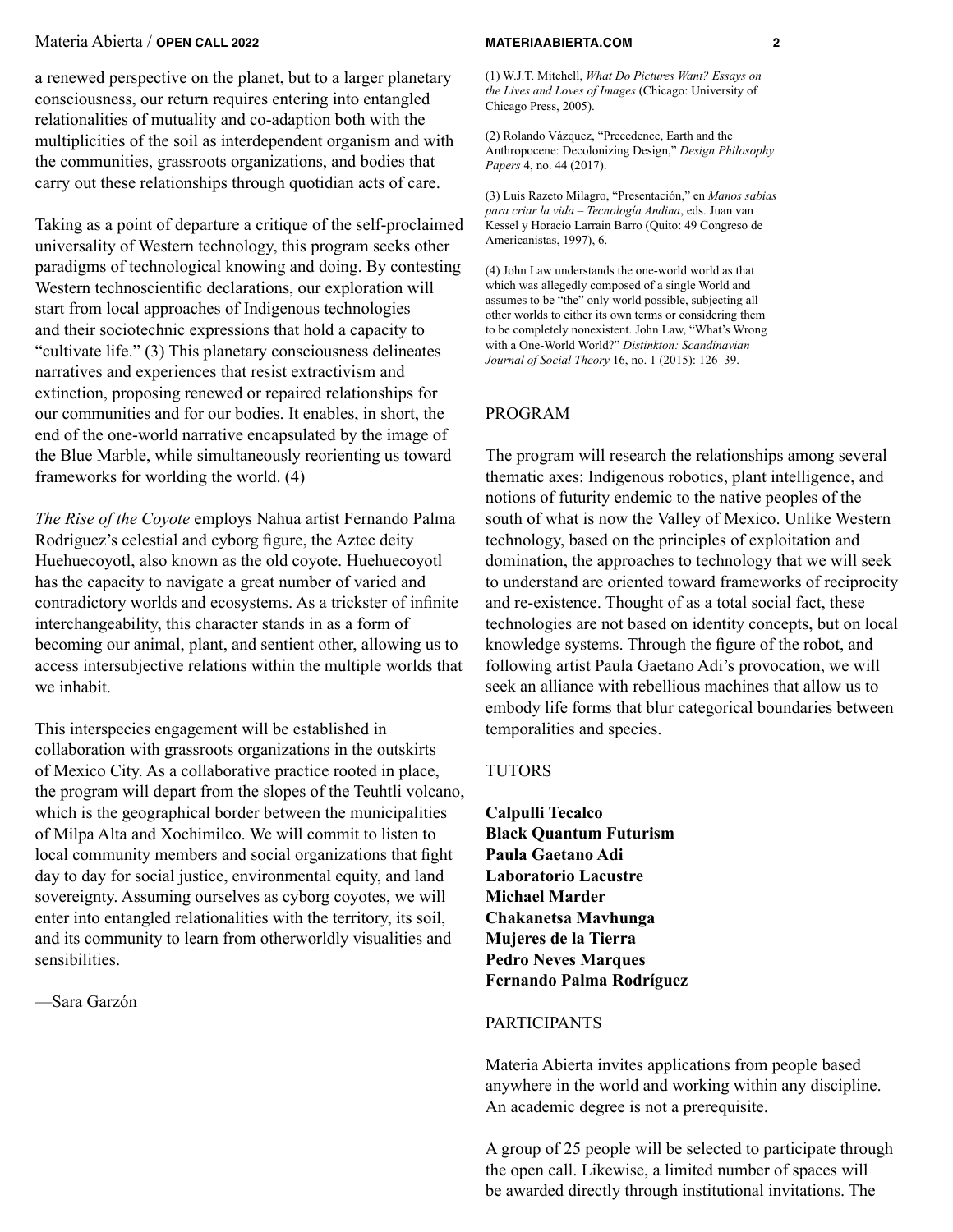intention is to form a diverse, critical, and politically active group of participants who seek to interrogate the hegemonic systems through which dominant culture and knowledge are produced.

Activities are conducted in Spanish and English, with simultaneous translation only on some occasions. Knowledge of both languages is recommended for participation, although the act of collective translation and its challenges are favored as a natural part of the group's social dynamics.

## COST

The cost of participation in the program is \$1,800 USD. This fee does not include lodging, transportation, or other personal expenses.

Through institutional support, Materia Abierta will offer a limited number of full and partial scholarships for candidates from the Global South and for people who cannot cover the full cost. Those who wish to be considered for any of these supports must indicate that in the application form, where relevant financial information will be requested. Likewise, we have an additional support fund that allows members of our community to provide resources and support the scholarship program directly. Materia Abierta can issue letters of support to people selected for the program who wish to request external financing to cover the costs of their participation.

# CALENDAR

The 2022 edition will be an intensive study program over four weeks. The daily schedule will vary as needed to address the proposed topics with the urgency that this historical moment requires, but there will also be time for reflection, rest, and socializing.

Activities will include reading seminars, public lectures, and group discussions as well as fieldwork in the Milpa Alta and Xochimilco territories, and hands-on workshops — for example, a community mechatronics workshop and another on food sovereignty based on the cultivation of the milpa. Curricular activities will take place on Monday and Wednesday mornings and Thursday afternoons; Tuesdays and Saturdays will be dedicated to field visits, and Fridays and Sundays will be days off. These times are subject to change based on logistical rearrangements.

# APPLICATION

The call will be open from April 20 to May 29, 2022. To apply please refer to the following online form, where among other requisites, the following materials are requested:

Resume or short bio (1 page) Statement of interest (500 words) 5–10 work samples

# *Application form*

Work samples should be recent and can include images and texts as well as links to websites, videos, and/or audio-based works.

Any questions regarding the application process may be sent to info@materiaabierta.com, with the subject "Application 2022."

# **CREDITS**

Federico Pérez Villoro Founder and director

Sara Garzón, PhD Curator of the 2022 edition

Ana Rivera General coordinator

Eduardo Makoszay Mayén Communication and production coordinator

Eva Posas Editorial coordinator

Mônica Hoff Advisory board member

Natalia Zuluaga Advisory board member

Cinthya García Leyva Advisory board member

Isabel Zapata Editor and proofreader (Spanish)

David Reinfurt (O-R-G) Design and website development

Ryan Diaz Additional graphic design materials

# CONTACT

info@materiaabierta.com Instagram: @materiaabierta Twitter: @materiaabierta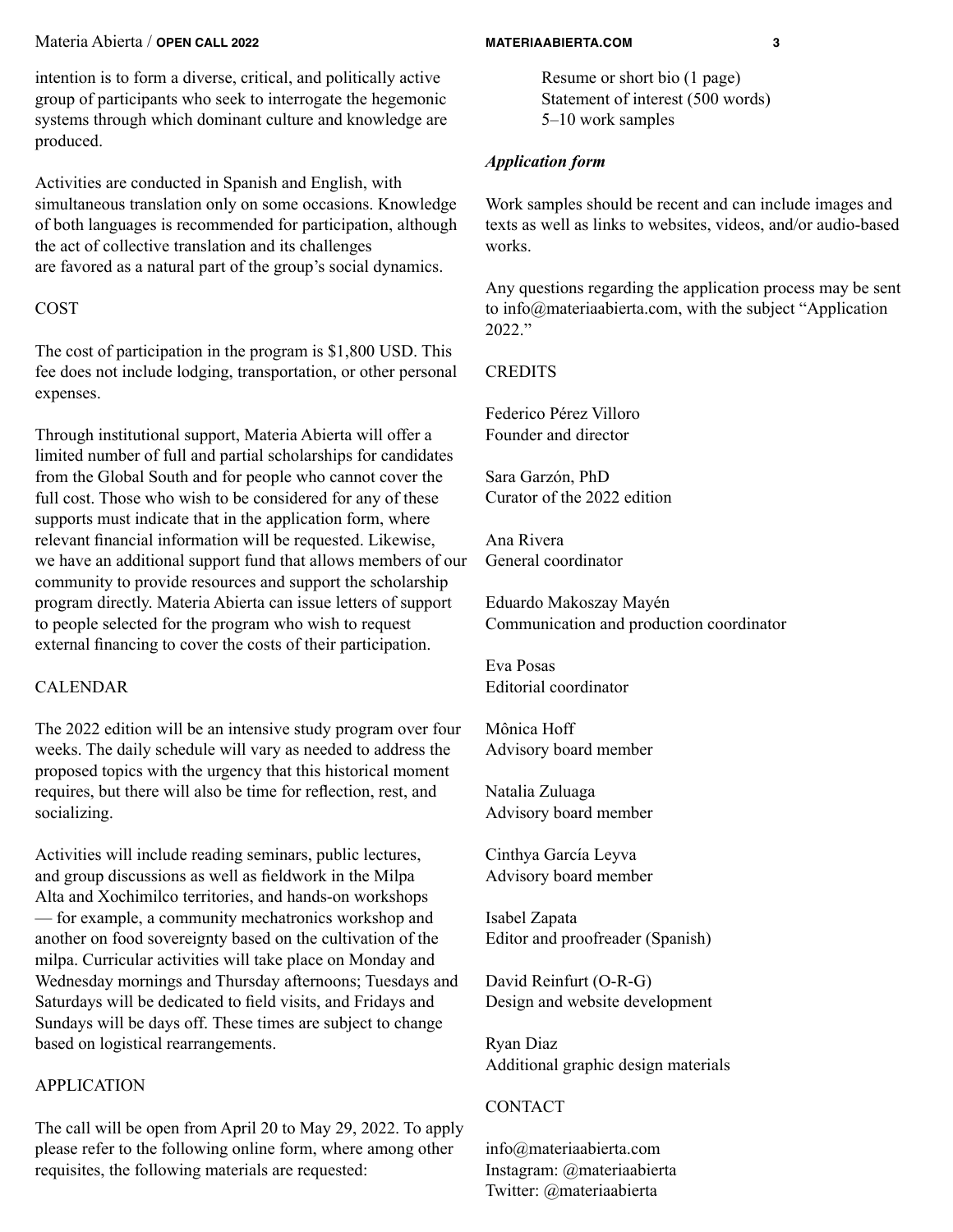## BIOS

**Sara Garzón** is a researcher and curator. Specializing in contemporary Latin American art, Sara's research focuses on issues related to decoloniality, temporality, and Indigenous eco-criticism. Her most recent work on Indigenous robotics examines the intertwined relationships between environmental destruction, technology, and coloniality. Sara was a Jane and Morgan Whitney Fellow and a Lifchez-Stronach Curatorial Intern at the Museum of Metropolitan Art and an Audience Engagement Associate at the Brooklyn Museum. Her texts have been published in *Hemisphere: Visual Cultures of the Americas, Anamesa: An Interdisciplinary Journal*, *DASartes Magazine*, *Ocula Magazine*, and *Hyperallergic*. Sara has been invited to be curator-in-residence at Casa GIAP in Chiapas and at Para Site's Emerging Curators Workshop in Hong Kong. In 2020 she was part of the Science and Technology Society of the Delfina Foundation in London. She has also been the curator of several exhibitions, such as No todo lo que brilla at the Museo Antropológico y de Arte Contemporáneo de Guayaquil (MAAC, 2019); Gestos de poder at Profound Studio, Brooklyn, NY (2018); and *Nobilitas: Royal Blood and Other Myths* at KB Espacio de Arte in Bogotá, Colombia (2017); among others. She is co-founder of the research group Collective Rewilding.

**Calpulli Tecalco** is an NGO created for the revitalization and preservation of Indigenous cultures. It gathers and combines knowledge of oral, scientific, social, technological, and artistic tradition through alliances with people, communities, and institutions interested in community work, ancestral cultures, and the environment. In particular, it focuses on the ancestral knowledge that Indigenous peoples of the southern Basin of Mexico have made in their interaction with the environment, creating nature reserves and highly sustainable agricultural systems that today are in danger of being lost. In its 23-year history, Calpulli Tecalco has carried out community actions, projects, and programs in different languages, as well as around 1,500 workshops on agriculture, science outreach, the Nahuatl language, local history, art, robotics, and archaeology, among others. Some current projects are Adopta una Milpa, a transdisciplinary laboratory on the restoration of the terraced agricultural system in Malacachtepec Momoxco, Milpa Alta, and S*obre los pies del Teuhtli Tizalcalco: Archaeological Heritage of Milpa Alta*, a project that integrates archaeology, architecture, and earth sciences around the investigation of the Mesoamerican town of Tizacalco, located on the slopes of the Teuhtli volcano in Milpa Alta.

**Black Quantum Futurism** is an interdisciplinary creative practice of Camae Ayewa and Rasheedah Phillips that weaves together quantum physics, afrofuturism, and Afro-diasporic concepts of time, ritual, text, and sound. Their work focuses

on the recovery, collection, and preservation of communal memories, histories, and futures. Black Quantum Futurism has created a number of community-based projects, performances, experimental music projects, installations, workshops, books, short films, and zines, including the award-winning Community Futures Lab and the Black Woman Temporal Portal. BQF Collective is a CERN Artist Resident (2021), Knight Art + Tech Fellow (2021), Vera List Center Fellow at The New School (2020–2022), Velocity Fund Grantee (2018), Center for Emerging Visual Artists Fellow (2017), Pew Fellow (2017), and A Blade of Grass Fellow (2016). BQF has presented, exhibited, and performed at Red Bull Arts NY, Chicago Architecture Biennial, Manifesta 13 Biennial, ApexArt NYC, Philadelphia Museum of Art, ICA London, Serpentine Gallery, Monument Lab, and more.

**Paula Gaetano Adi** is an Argentinian-born artist whose robotic projects and scholarly practice draw from studies of technoscience, decoloniality, and artificial life and enact speculative scenarios that stress the power of technological speculation in illuminating new social narratives and new images of the possible. She has exhibited work in both solo and group shows in museums and media art festivals throughout Europe, Asia, and the Americas in locales such as the National Art Museum of China, MejanLabs Gallery Stockholm, SECS São Paulo, Vancouver National Art Gallery, Pera Museum Istanbul, Festival Transitio Mexico, and National Museum of Poznan. Among other distinctions, she is the recipient of the First Prize VIDA 9.0, the First Prize 'LIMBØ' Museum of Modern Art of Buenos Aires; and Fundación Telefónica's Art & Artificial Life Award for Ibero-American artists. Gaetano Adi is currently Associate Professor of Experimental & Foundation Studies at the Rhode Island School of Design and a PhD candidate at the European Graduate School in Switzerland. Prior to her appointment at RISD, she served on the faculty of the Electronics Arts program at the Universidad Nacional de Tres de Febrero and directed the New Media Arts program at the University of North Texas. She was visiting scholar at the Center for Research in Engineering, Media and Performance at UCLA and artist-in-residence at EMPAC, Rensselaer Polytechnic Institute.

**Laboratorio Lacustre** is a collective and multidisciplinary space for creative experimentation, founded in 2017 for the knowledge and reflection on the geographical, environmental, and symbolic territory of the perilacustrine neighborhoods of Xochimilco. Its objective is to create proposals for the reterritorialization of neighborhoods through art, design, and research and the generation of various practices and collaborations with the original or neighboring communities for the sustainable use of their territory. Laboratorio Lacustre's theoretical support is the study of urban and rural territories, starting from the so-called Theory of Multiplicities' from the